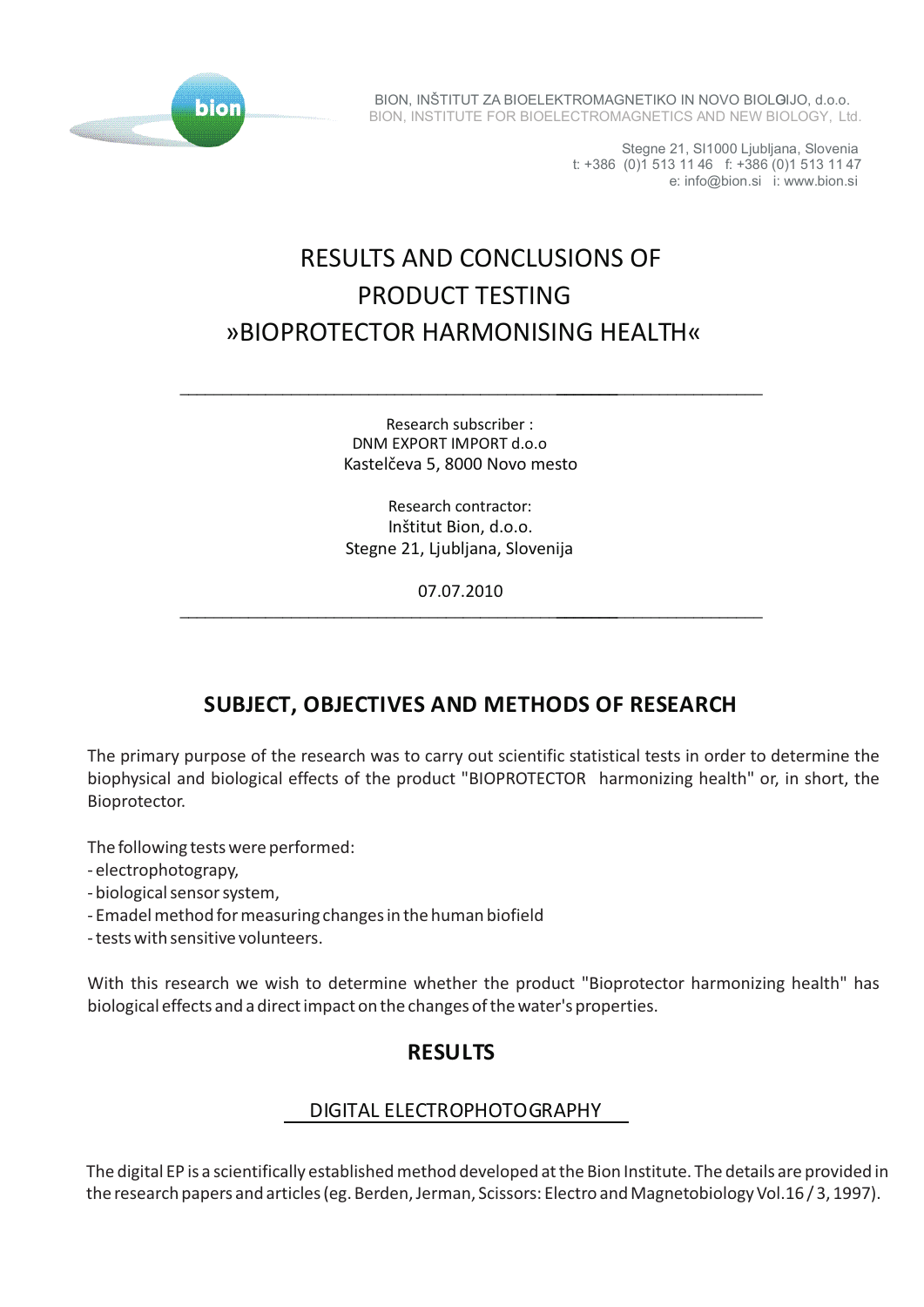Bion developed a special system just for electrophotography, in order to capture the corona surrounding the water drops between periodic discharges. The essence of the method is the notion that subtle electromagnetic fields create a certain impression in the water, leaving an » imprint « on a drop of water, which then discharges a different pattern of corona. So before capturing the images, we place glasses of water on the testing place of the product and inform the water with an appropriate method. We used identical water, just not exposed to the research influence, for control.

Once captured, the images are forwarded to a computer for processing and analysis with standard and special (developed specifically for this purpose) software. The features of corona discharge patterns are expressed through a suitable set of parameters, which are obtained and compared in the computer analysis. These parameters provide the most important angular, radial and overall characteristics of each image. The differences between treated and control water are then qualitatively and quantitatively evaluated. The significance of the results is statistically tested.

When testing with digital electrophotography, we compared the water, which was exposed to the product "Bioprotector", with control water and distilled water (second control).

We captured 30 images of drops of water for each sample, totaling 90 images, which were then processed with the computer. Results were analyzed and appropriately evaluated.

Image processing shows various brightness and structural parameters. The brightness parameters mostly show the tested water's energetic aspect of the biofield. The structural parameters, however, show the fundamental characteristics of its information content. The differences between single parameters were appropriately, statistically processed.

#### **The graphs below show the difference between the waters. Graphs 1 and 2 show the difference in brightness, while graphs 3 and 4 show the structural parameters.**

Graphs 1 and 3 show the difference between the results (higher / lower value of parameter) within various parameters of the compared water. Graphs 2 and 4 show standard differences (with standard error) in the compared water, within various parameters. The outcomes are marked with red dots where the difference is positive (the value of a parameter in the first water of a pair is greater than in the second) and with blue dots where the difference is negative (the value of a parameter in the first water of a pair is less than in the second). The approximated point, where an individual difference becomes significant, is marked with (1.5).

A bigger difference within each parameter can be seen as a greater distance between the blue and red line, which signifies a bigger difference between individual samples, where sample represents individual line (see legend). If the red line is closer to the periphery, it means that, in average, there is a higher value of the corresponding parameter in this pattern and the other way around.

Graph 1 shows the difference in lighting parameters captured in the images of water drops.

Compared to the control line, the Bioprotector shows less brightness of the ring, less brightness of the ray and a shorter ray. These differences are also statistically characteristic as shown in graph 2.

The differences in structural parameters can also be seen as demonstrated in graphs 3 and 4. The Bioprotector shows less contrast of rays 1, 2, 3 (these figures refer to 3 different criteria determining the beam), greater width of ray 2, higher homogeneity of rays 1, 2, 3, higher ray split that declines towards 3, lower standard deviation of length, greater width of sheaf 1, 2, 3 and greater width of ray 2.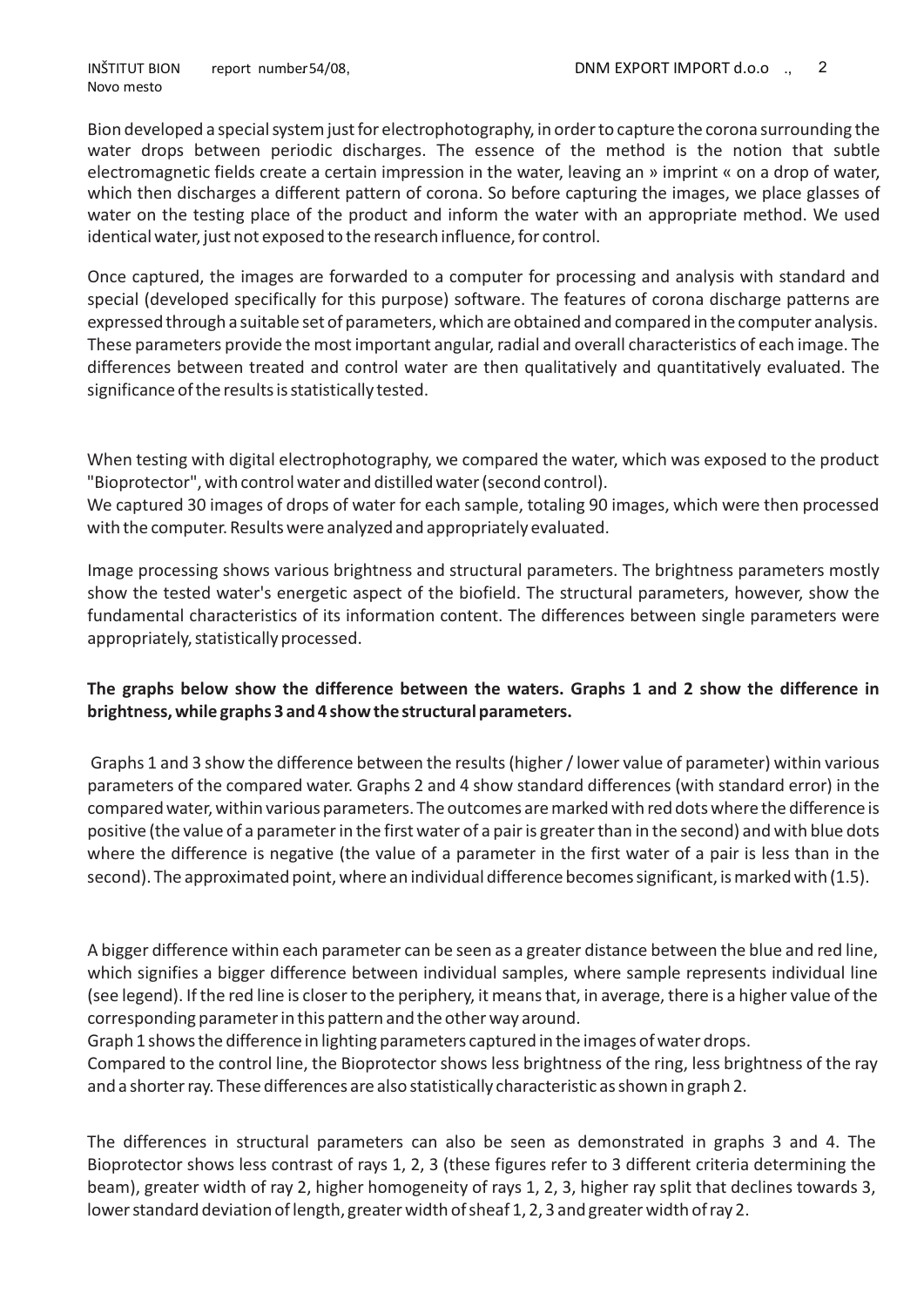In graph 4 we can see statistically significant differences showing a lower contrast of ray and width of ray 1, lower standard deviation of length, greater width of sheaf and greater common width of ray.

Graphs 1 to 4: Graphs 1 and 3 show the difference between the results (higher / lower value of parameter) within different parameters of the compared water. Graphs 2 and 4 show standard differences (with standard error) of the compared water within different parameters.



Graph 1 – differences in lighting parameters

Graph 2 – differences in lighting parameters

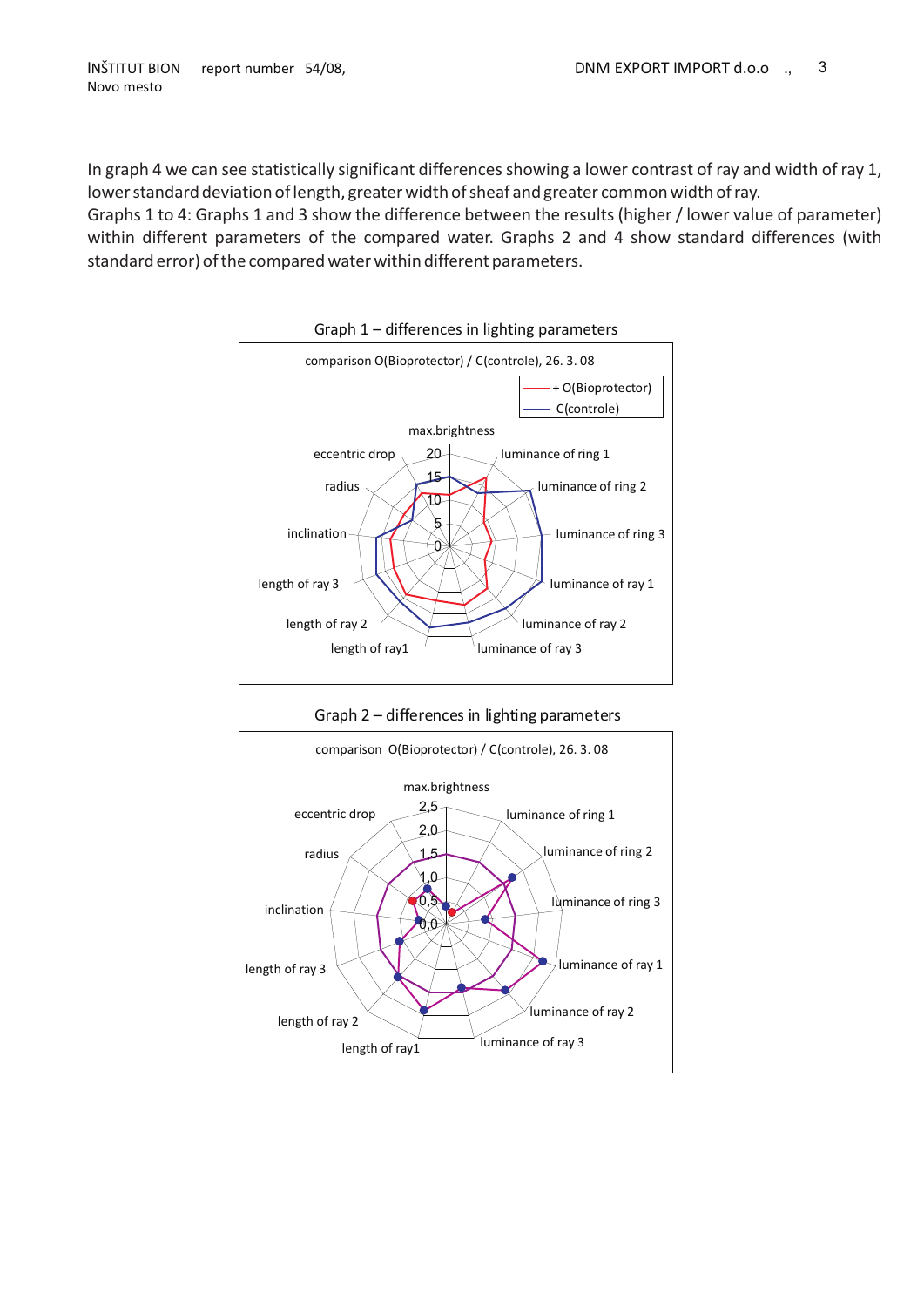

#### Graph 3 - differences in structural parameters





### **MEASURING THE IMPACT ON HUMAN BIOFILED WITH EMEDEL METHOD**

We performed this testing of Bioprotector as follows:

We laid a small box with the Bioprotector plate and the empty control box, in random sequence, under the chair of a measuring device, so that the persons taking part in this test did not know which is which. We properly cleaned the space between two patterns.

We measured the initial state of the persons with the Emedel Method. Than we measured the state of the person with the control box and then with the box containing the Bioprotector disc. We compared these measurements and calculated statistical parameters.

It was shown that, in general, compared to the control test, the signal (in standard values) was slightly higher after using the Bioprotector and had risen slightly in the contact measurements (as shown in graphs 5a and 5b). The measured results of the first of the direct contact sensors (K3, graph 5a) show that there is a difference between various time measurements (time of exposure of the product), but only weakly significant i.e. close to ( $p \le 0.1$ ). Only when we take the values of both measurements together (time of exposure after 0.5 and 4 min), the signal with the plate is higher than in controls. On second of the sensors (K4, graph 5b) the difference in the results after 0.5 min is near significant ( $p \leq$ 0.15) and, if we take the values of both time measurements together (after 0.5 and 4 min; p <= 0.12), the signal is lower than in controls.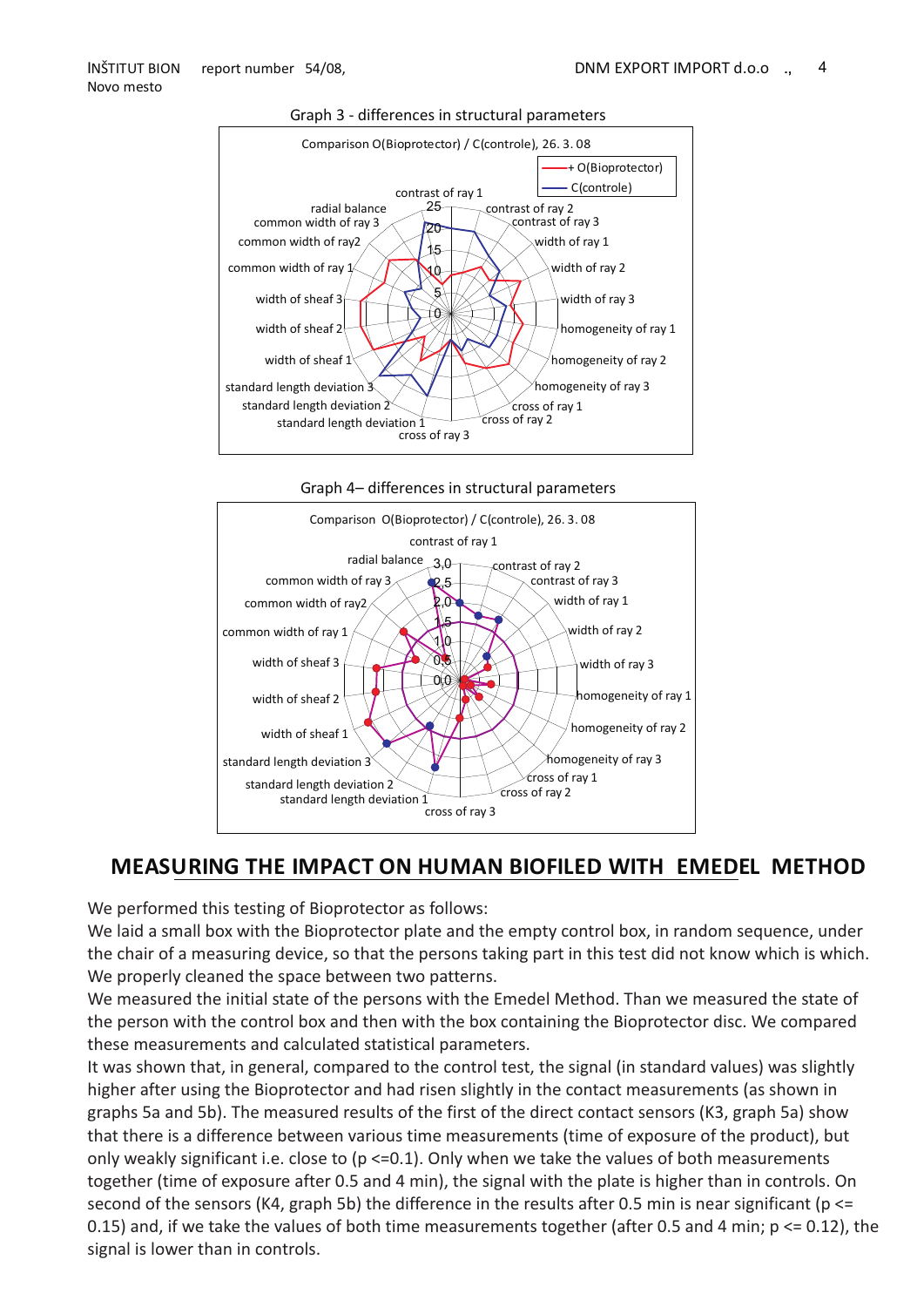**Graph 5a. Contact measurement of the body's biofield on the sensor K3**. The average change in the signal in the presence of the Bioprotector. The vertical black lines represent the standard error variability of the results of measurements relative to the differences between individual persons tested. The differences between individual persons tested are not statistically significant.



**Graph 5b. Contact measurement of the body's biofield on the sensor K4**. The average change in the signal with the presence of the Bioprotector. The vertical black lines represent the standard error variability of the results of measurements relative to the differences in

individual persons. The stars indicate a weak statistical significance of the difference between two points at 0.5 minutes ( $p \le 0.2$ ).



The measurements of the nearby field (graph 6) during the 0.5 min of exposure show different results for the product and the control. The difference is statistically significant ( $p \le 0.2$ ). When combining both measurements together (at the time of exposure after 0.5 min and 4 min) the difference is near significance ( $p \le 0.12$ ). By the end of the measurement without the presence of the Bioprotector plate, the signal rises again (it behaves as it would have without the presence of the plate). The results have a weak statistical significance; the effects of the Bioprotector on the nearby field can therefore be determined with caution.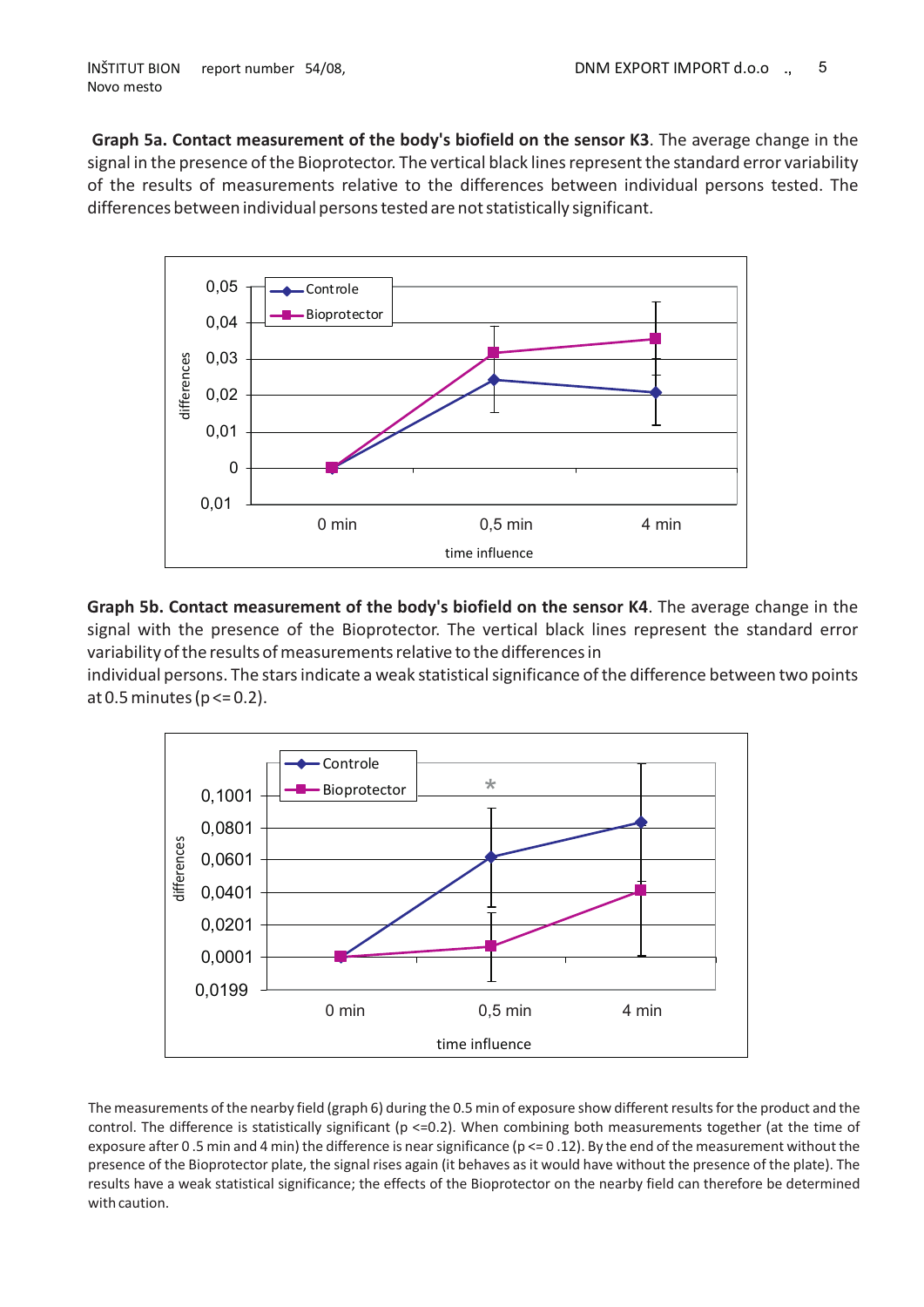The results indicate that the product has more of a protective effect, but it does not significantly affect the activity of a human biofield.

Volunteers, who have been measured using this method, were also asked whether they feel the changes in the presence or absence of the product. Most of them did not feel the presence, correct answers were 19%. Points, obtained in this psychological test, are considered as the bonus.

**Graph 6. The nearby field measured close to the body.** It shows the average change in the signal according to the presence (absence) of the product. The vertical black lines represent the standard error (variability in the results of measurements of differences in individual persons). The star represents statistical significance in the difference between the two results in 0.5 min ( $p \le 0.05$ ).



# **BIOLOGICAL SENSOR SYSTEM**

For this test we prepared the water the same as for the test with electro-photography and compared it to the unexposed control water (the box without Bioprotector). The two boxes were over 7 m apart. Using this water we planted seeds in a cress garden. The next day we exposed them to heat stress and, after two days, we measured the length of cotyledons.

Results were statistically processed. The method is scientifically verified, the details were published in the research papers and articles (Ruzic, Jerman: Electromagnetic Biology and Medicine 21 (1), 2002) .

Research shows that water exposed to Bioprotector significantly affects the response of biological sensor system, to approximately 4% in terms of significant heat stress, compared to the unexposed control water. In the first experiment the result is not statistically significant, although it is close ( $p \le 0.2$ ). The results are significant in the second iteration of experiment ( $p \le 0.03$ ) and when both results are combined (p <= 0.02). The results are presented in chart 1 and graph 7.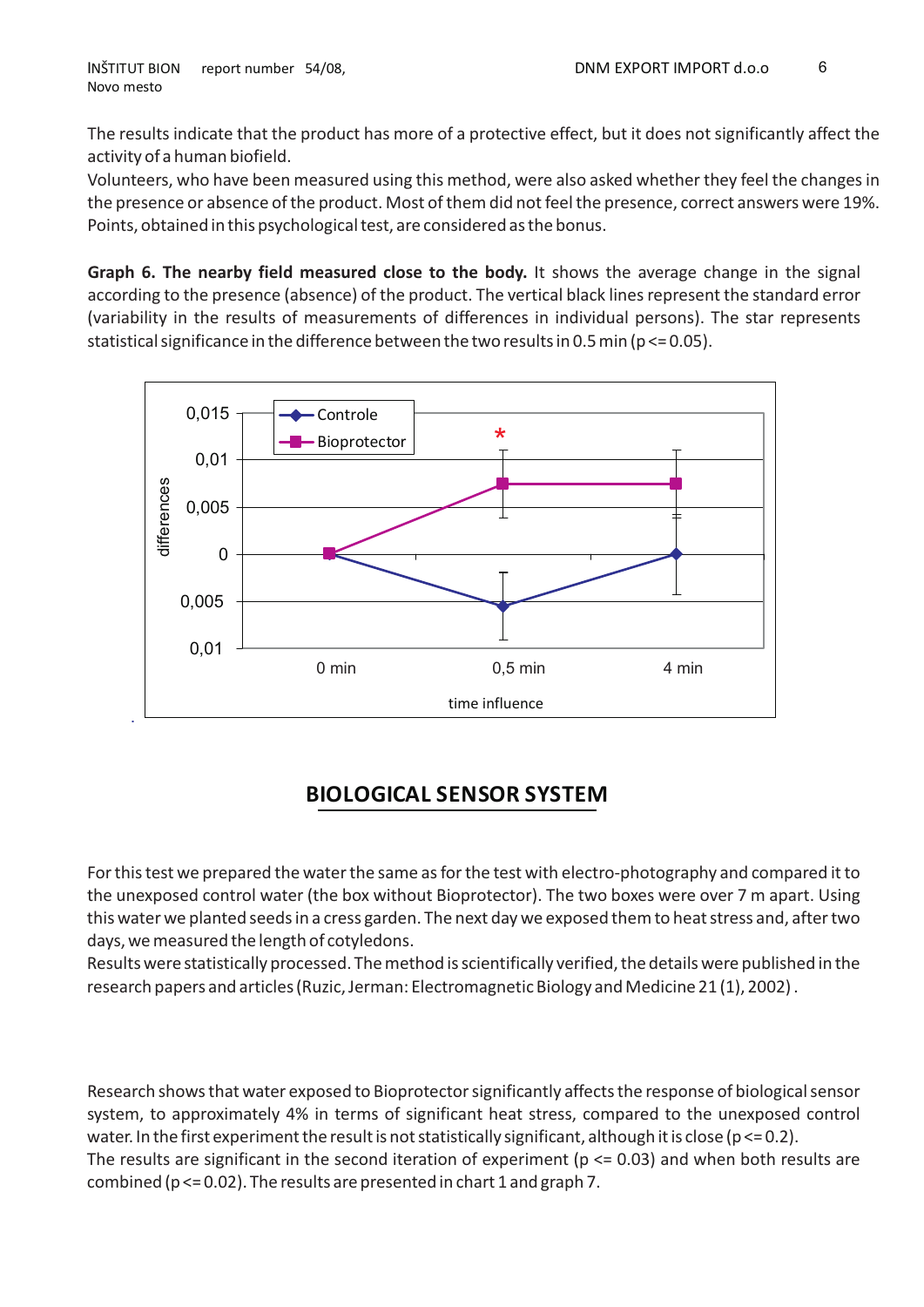**Chart 1: The e**ffect of water exposed to Bioprotector on the growth of biological sensor system - a standard test with heat stress (% K - the difference from control, where the control value is 100%; AV - the average length of cotyledons, SD - standard deviation, N - number of sprouted and measured cotyledons, p -statistical significance (the difference is statistically significant, if the p value is equal or under 0.05)).

|                |   | AV   | %K  | SD  | Ν   | n    |
|----------------|---|------|-----|-----|-----|------|
| 1 experiment B |   | 20.8 | 104 | 4.6 | 177 | 0,18 |
|                | к | 20.0 |     | 5.6 | 183 |      |
| 2 experiment B |   | 20.8 | 105 | 4.5 | 186 | 0,03 |
|                | к | 19.8 |     | 4.3 | 181 |      |
| together       | B | 20.8 | 104 | 4.6 | 363 | 0,02 |
|                |   | 19.9 |     | 5.0 | 364 |      |

**Graph 7.** The growth of cotyledons, depending on the type of water, with which they were poured. The vertical black lines are representing the standard error (variability in the results of measurements of cotyledons). The star represents the statisticalsignificance in the difference between the average lengths of cotyledons treated with Bioprotector and control (gray:  $p = 0.2$ ; one red:  $p = 0.05$ ).



## **TESTS WITH VOLUNTEERS**

Three groups of selected volunteers sensitive to subtle radiation (a total of 25 people) were used to test a box with Bioprotector and, as control, the same box without the Bioprotector, making sure that the boxes are at least 7 m apart. Both boxes were wrapped and marked with codes, so that neither the volunteers nor the testing coordinator knew which is which (double-blind test). The feelings were detected with hands under a special protocol.

Then the volunteers filled the prepared and established questionnaire. The first question was intended determine, whether the volunteers feel the difference between the boxes and their rough impression. The analysis of the responses to the first question has shown that volunteers distinguish the differences between two samples with a weak statistical significance. Afterwards we applied the Hi<sup>2</sup> test ( $p \le 0.13$ ), where volunteers detect positive energy (vibration, gives energy, vitalize and / or gives energy) from the Bioprotector plate. The responses in the groups of volunteers with different levels of experience are shown in graph 8.

The analysis of the results by groups has also shown that the most experienced second group, perceived the positive effects of plates well, with significance p <= 0.09. Other two groups only perceived a trend. Furthermore there were also 20% of individuals who perceived a difference, but could not describe it.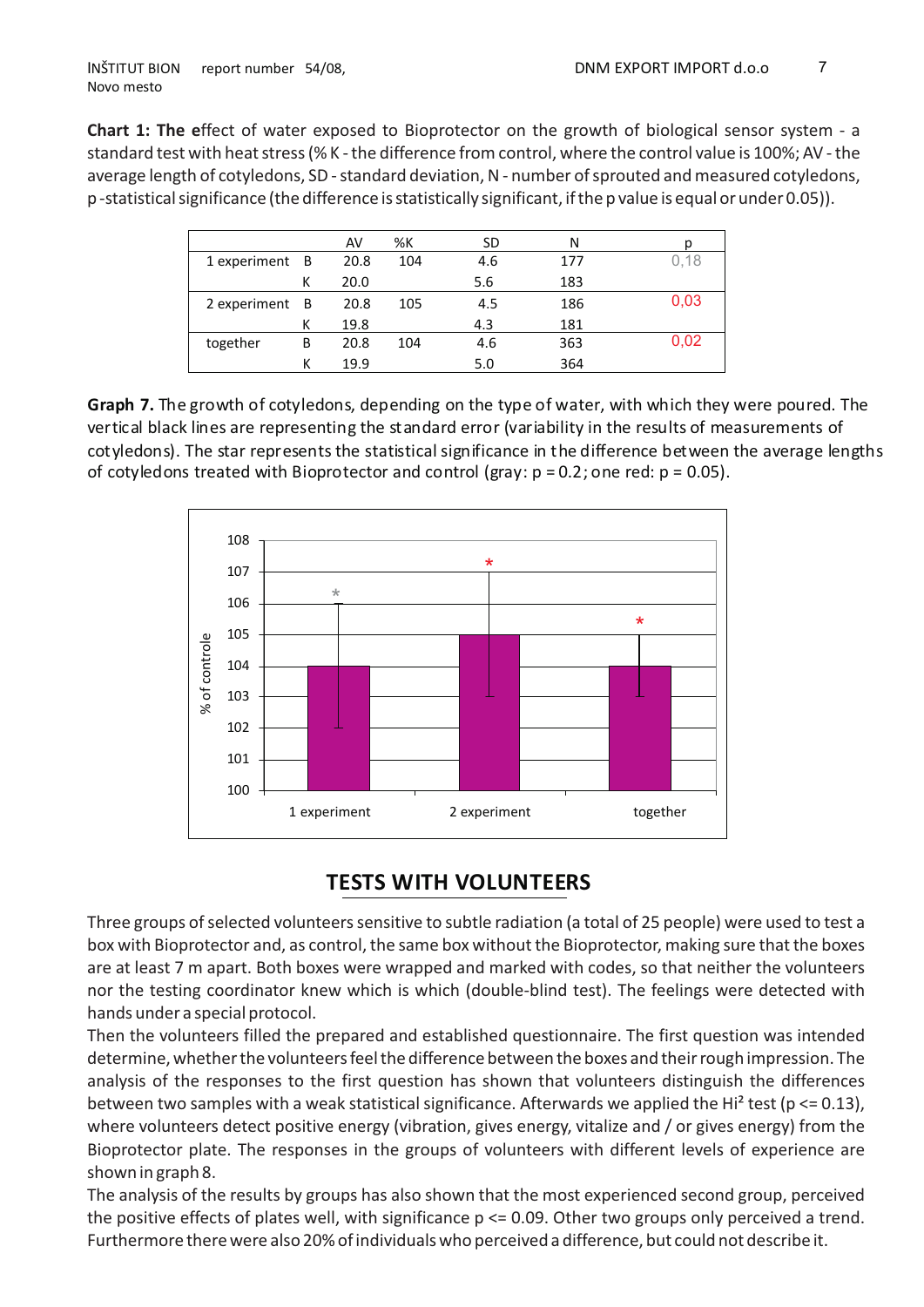



The detailed analysis of responses to the second question, where we wanted volunteers to describe more accurately the feelings they had with each sample showed the following; after the grouping of similar feelings such as calm, sleepy, tiredness, bad feeling, we found that these are not random answers, as shown with a weak significance after the Hi<sup>2</sup> test ( $p \le 0.13$ ), and that there is a difference in frequency of responses between the Bioprotector and the control for emotions like "gives energy, vitalizes and beats", which shows weak significance by Student t-test (p <= 0.12). The difference in the number of responses between the two samples is shown on the graph 9.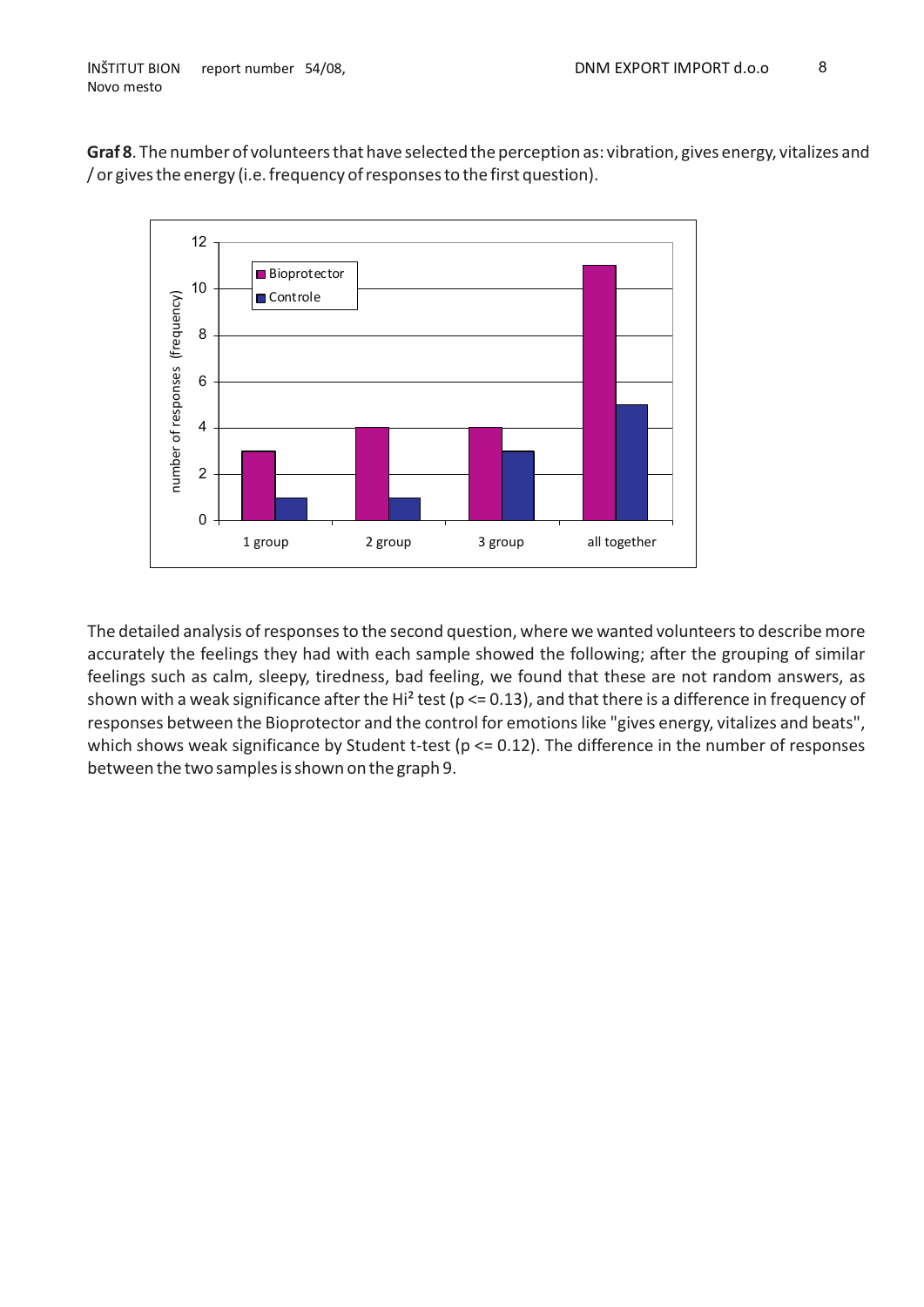

#### **Graf 9**. Responses of volunteers to the second question.

### **INTERPRETATION AND CONCLUSION**

The results have shown that the tested product Bioprotector creates its own biofield. The Bioprotector reduces the coherence of the negative impact of the surroundings. It also reduces the intensity of radiated energy and calms the space. In that way it protects human biofield against subtle energetic effects of the environment. The Bioprotector itself is energetically neutral.

Testing with method EMADEL has mainly shown a rise of the signal in contact sensors and in measurements of the nearby fields. The results show weak statistical significance. The Bioprotector didn't affect the activity of the Biofield.

On the biological sensor "Bioprotector harmonising health" had a statistically significant effect of 4%. Tests with volunteers have shown that sensitive people detect positive energetic influence of the product "Bioprotector harmonising health "(responses such as refreshes, vitalizes and / or gives energy, calms).

The results are more significant with experienced people. These responses along with those from Emadel show that the Bioprotector protects people from the stressful subtle effects of environment to a certain extent, resulting in more energy, but also in greater calmness.

In conclusion, the product "Bioprotector harmonising health "affects the surrounding space by affecting the biofield protectively and not by interfering with its active development.

The effects of the Bioprotector on people are therefore to help relieve stress by preserving more of their own energy (biofield) and by calming. Highly significant effect on the biological sensor confirms this statement.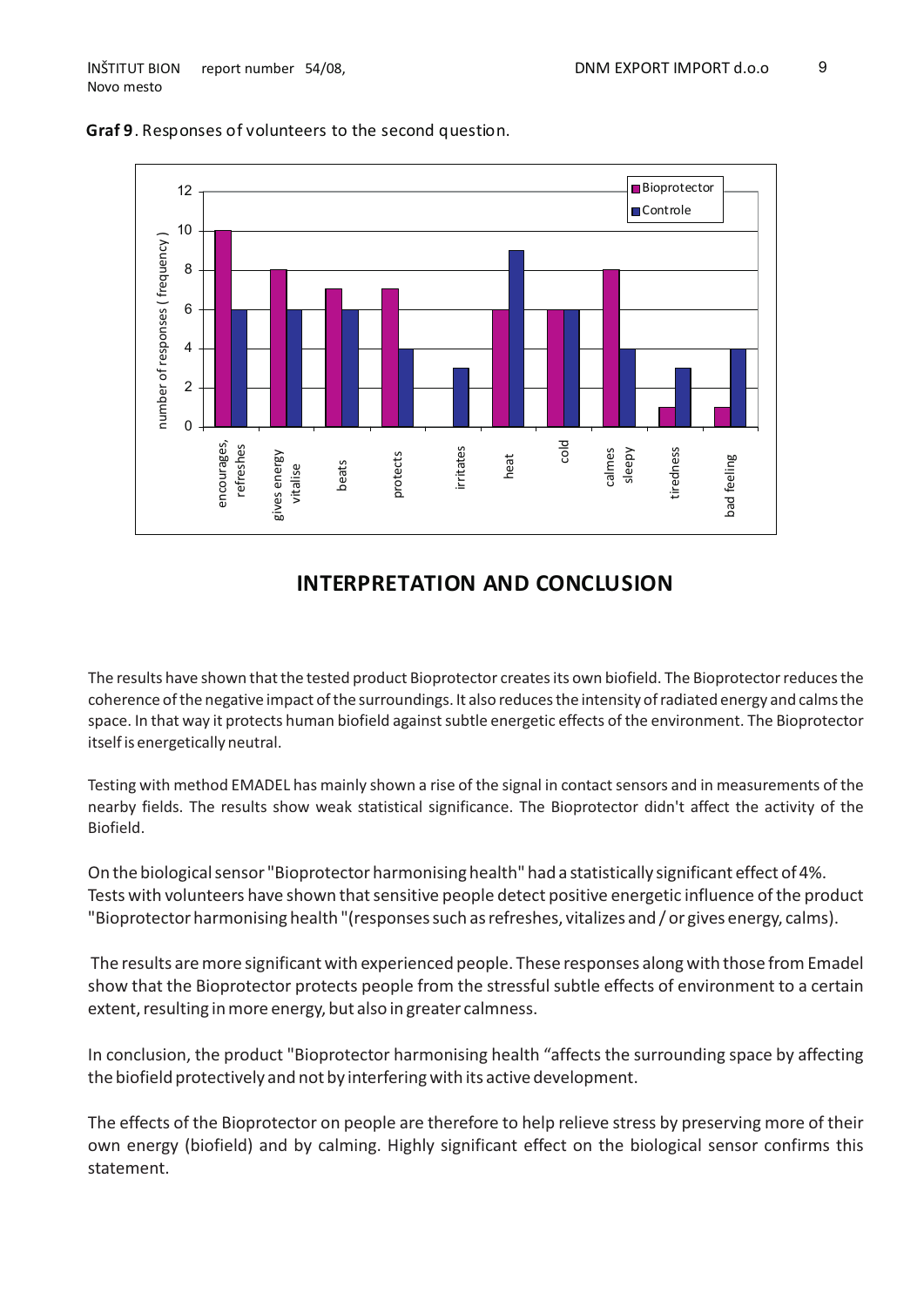# **SCORING for CERTIFICATE**

The tested product "BIOPROTECTOR HARMONISING HEALTH" hasreached the following number of points according to the method of testing:

| number of score                     | nu. of possible sc. |  |  |  |  |  |
|-------------------------------------|---------------------|--|--|--|--|--|
|                                     |                     |  |  |  |  |  |
| electrophotography test             |                     |  |  |  |  |  |
| 10                                  | 15                  |  |  |  |  |  |
|                                     |                     |  |  |  |  |  |
| <b>EMADEL</b> test                  |                     |  |  |  |  |  |
| 6                                   | 10                  |  |  |  |  |  |
|                                     |                     |  |  |  |  |  |
| bological sensor test- bonus points |                     |  |  |  |  |  |
| 4                                   | +4                  |  |  |  |  |  |
|                                     |                     |  |  |  |  |  |
| test with volunteers                |                     |  |  |  |  |  |
| 3                                   | 5                   |  |  |  |  |  |
| total points                        |                     |  |  |  |  |  |
| 23                                  | 30                  |  |  |  |  |  |
|                                     |                     |  |  |  |  |  |
| made %                              | possible %          |  |  |  |  |  |
| 77%                                 | 100%                |  |  |  |  |  |

According to the following criteria, the result obtained (77% of possible points) fit the required criteria for granting a certificate of class II.

Criteria:

The certificate of class I is awarded to tested product at 90% of possible points. The certificate of class II obtaines the tested product that reaches 75% of possible points. the certificate of class III obtaines the tested product that reaches 60% of possible points.

# The product »BIOPROTECTOR HARMONISING HEALTH« receives the CERTIFICATE FOR PROTECTION AGAINT UNWANTED EFFECTS OF UNIONIZED ENVIRONMENTAL RADIATION of class II.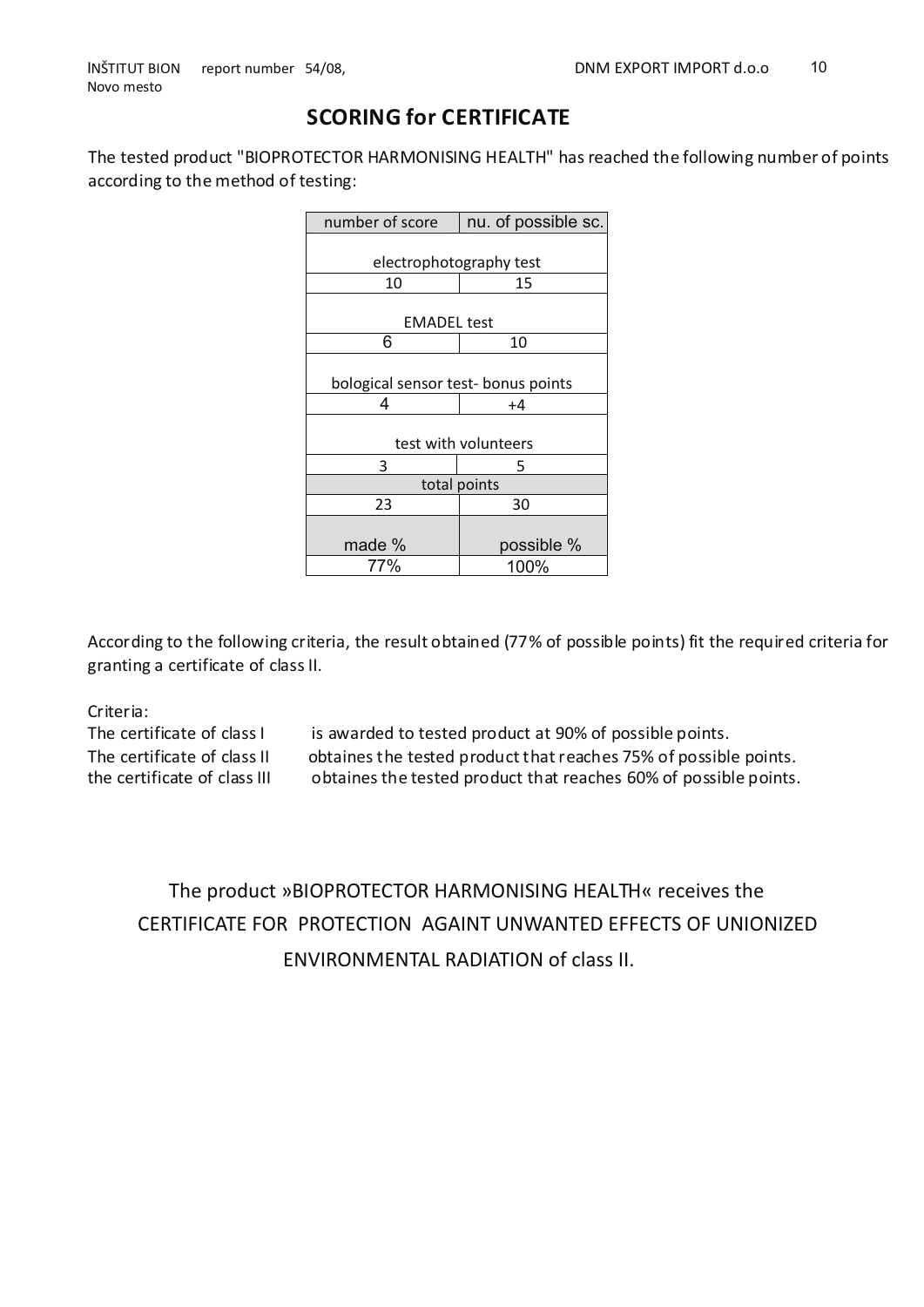#### **REFERENCES**

Škarja M (2007): Kvantna teorija polja, možgani, zavest, V: Information society. Informacijska družba IS 2007. (eds. Bohanec M, Gams M, Rajkoviè V, Urbanèiè T, Bernik M, Mladeniè D, Grobelnik M, Herièko M, KordešU, Markiè O). Ljubljana, Slovenia, 8-12. oktober, pp. 322-325.

Jerman I (2007): The nature of Biofield. In: »Measuring Energy Fields« (ed. Kononenko I), Proceedings of International Scientific Conference. Kamnik, Tunjice October 13-14, 2007, p.8.

Škarja M (2007): Electrophotography – the method for revealing the subtle states of water and environment. In: »Measuring Energy Fields« (ed. Kononenko I), Proceedings of International Scientific Conference. Kamnik, Tunjice October 13-14, 2007, pp.23-26.

Krašovec R, Jerman I, Škarja M (2007): Molecular imprinting into water by means of strong electric field and its effects on humans. In: »Measuring Energy Fields« (ed. Kononenko I), Proceedings of International Scientific Conference. Kamnik, Tunjice October 13-14, 2007, pp.31-34.

Jerman I (2007): Physical and Biological meaning of Biofield. In: »Measuring Energy Fields« (ed. Kononenko I), Proceedings of International Scientific Conference. Kamnik, Tunjice October 13-14, 2007, pp.40-47.

Leskovar RT (2007): Digital visualization ofthe biofield by means of light oscillation analysis. In: »Measuring Energy Fields« (ed. Kononenko I), Proceedings of International Scientific Conference. Kamnik, Tunjice October 13-14, 2007, pp. 52-55.

Škarja M (2007): Near Field based Measurements of Biofield of Organisms and in Nature. In: »Measuring Energy Fields« (ed. Kononenko I), Proceedings of International Scientific Conference. Kamnik, Tunjice October 13-14, 2007, pp.56-59.

Leskovar RT (2007): Biophoton field – properties and application. In: »Measuring Energy Fields« (ed. Kononenko I), Proceedings ofInternational Scientific Conference. Kamnik, TunjiceOctober 13-14, 2007, pp.79-82.

Testne metode za pridobitev certifikata kakovosti biopolja. Strokovni seminar domaèih udeležencev. Brez natisa. Organiziral Inštitut BION, Ljubljana 9. junij.2007. Predavatelji: Lovreèiè B, Jerman I, Škarja M, Ružiè R. Jerman I (2006): Homoeopathy and digital biology. Homoeo Times 3(1): 21-24

Škarja M, Jerman I, Leskovar RT (2006): Realna moè zavesti. (eds. Bohanec M, Gams M, Rajkoviè V, Urbanèiè T, Bernik M, Mladeniè D, Grobelnik M, Herièko M, Kordeš U, Markiè O, Musek J, Osredkar M,

Kononenko I, Škarja Novak B). Ljubljana, Slovenia, October 9-14, pp.369-371.

Jerman I, Ružiè R Krašovec R. Škarja M Mogilnicki L (2005): Electrical transfer of molecule information into water, its storage and bioeffects on plants and bacteria. Electromagnetic Biology and Medicine 24(3): 341- 354.

Leskovar RT, Jerman I, Škarja M (2005): Near-field influence of organism's endogenous electromagnetic field on environmental light particles. In: Coherence and electromagnetic fields in Biological Systems. Frölich Centenarian Symposium, Abstract book, Prague July 1-4, 2005, pp.74-73

Škarja M, Jerman I, Leskovar RT (2005): Changes of electric potential of sensors due to near field contact with organisms. in Biological Systems. Frölich Centenarian Symposium, Abstract book, Prague July 1-4, 2005, pp.76-78.

Jerman I, Ružiè R, Škarja M, Leskovar RT (2005): New sensor for possible measurement of bioplasma state of organisms. In: Coherence and electromagnetic fields in Biological Systems. Frölich Centenarian Symposium, Abstract book, Prague July 1-4, 2005, pp. 97-98.

Ružiè R, Škarja M, Jerman I (2005): Biological effects of electromagnetic information imprinted into water. In: Coherence and electromagnetic fields in Biological Systems. Frölich Centenarian Symposium, Abstract book, Prague July 1-4, 2005, pp. 143-145.

Krašovec R, Jerman I, Škarja M (2005): Electromagnetic information imprinted into medium acts as environmental signal for bacteria Escherichia coli. In: Coherence and electromagnetic fields in Biological Systems. Frölich Centenarian Symposium, Abstract book, Prague July 1-4, 2005, pp. 146-148.